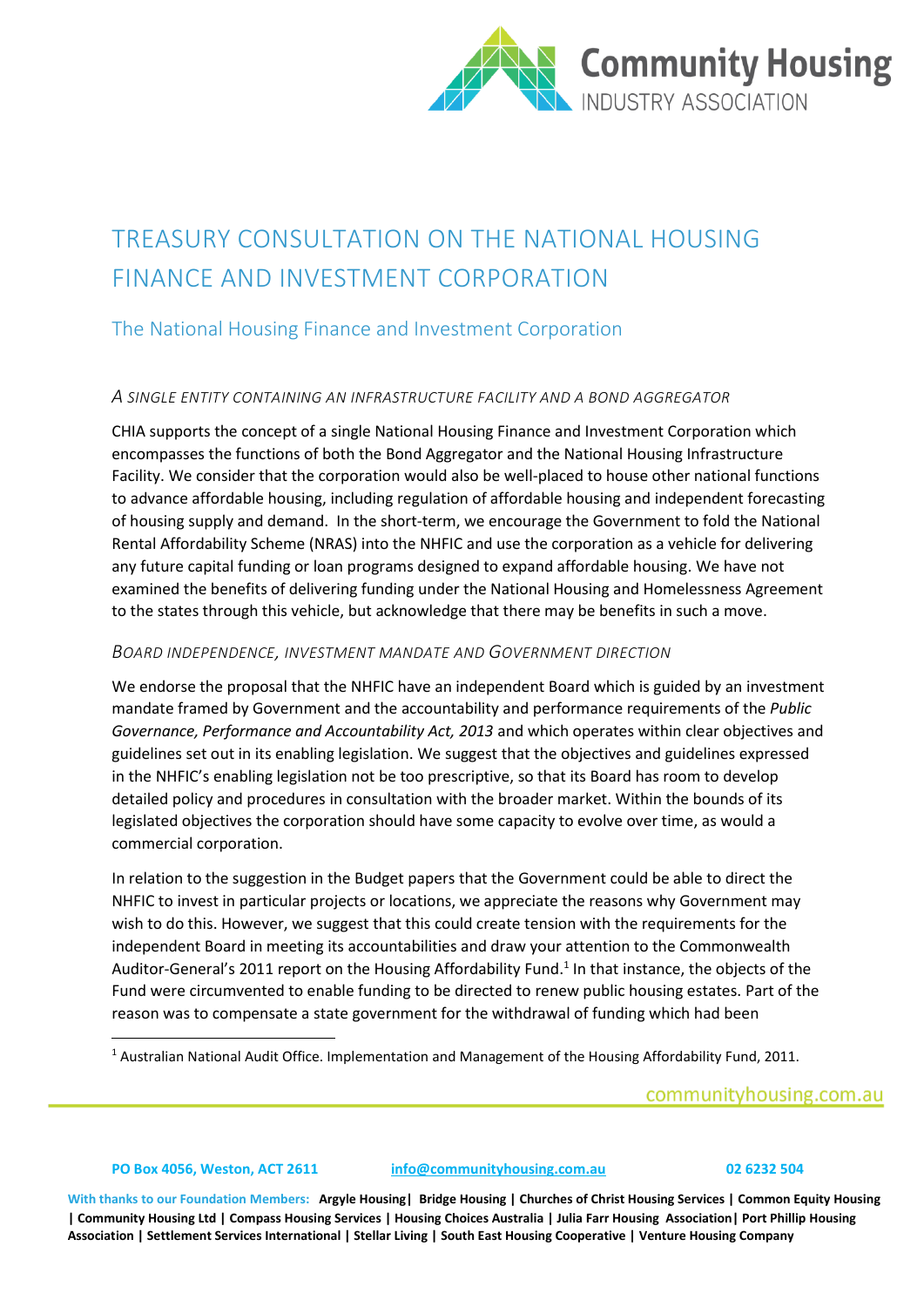promised under the Social Housing Initiative but later withdrawn by the Commonwealth due to budgetary pressures. While that Fund was a grant program, not a corporation, the diversion of funds reduced the overall impact of the Fund in making housing more affordable. Similar problems could be expected to arise if the Government were able to direct the NHFIC how to deploy its infrastructure funds. In relation to the Bond Aggregator, we cannot conceive of any grounds on which it would be defensible for the Government to direct funds to an individual organisation or in respect of a particular project; an application to borrow will either meet the prudent lending requirements, scheduling and priorities of the NHFIC, or it will not. The responsibility of the NHFIC Board is to ensure that those standards are met.

We suggest that the enabling legislation for the NHFIC be cast in a way which does not preclude the possibility of it taking on additional housing-related functions in future. Further, in light of the relative lack of knowledge of the community housing sector across the investor community, we suggest that there would be merit in appointing a community housing sector representative to the Board. An alternative would be for the NHFIC Board to appoint separate advisory committees on the NHIF and the Bond Aggregator, with community housing sector representation.

## National Housing Infrastructure Facility

The amount of funds currently earmarked for the NHIF are relatively modest and there is unlikely to be any difficulty in identifying good candidate projects. We expect that an early task of the NHFIC Board would be to endorse a simple set of criteria, consistent with its mandate, which details matters such as alignment to strategy, risk profile, community need, return on investment and so on, together with a clear gateway assessment process through which a project business case must pass before approval. Ideally the NHFIC Board would have the benefit of robust forecasts of housing need and supply, along the lines of that previously provided by the National Housing Supply Council to inform its investment decisions. In the absence of such independent forecasting, it is suggested the NHFIC ask the state and territory governments for five and ten-year forecasts of housing need.

CHIA suggests that 'infrastructure' should be interpreted to include both physical infrastructure and the policy frameworks and systems which support that infrastructure, such as precinct planning, land management systems, development approval processes and so on. Additionally, there would be value in the NHFIC seeking advice from industry on planning reform proposals which could be funded to deliver more widespread benefits than would be possible from a series of individual infrastructure projects. Reform in these areas are likely to have longer-lasting impact on housing affordability. It is our view that community infrastructure such as playgrounds, wetlands or sportsgrounds should be in scope as well as 'hard infrastructure such as road and utilities.

## *FUNDING TO ADDRESS INFRASTRUCTURE BOTTLENECKS*

A central criteria for assessing potential infrastructure investments should be how much the investment will speed delivery; this should be a standard inclusion in the gateway assessment of projects. While it is difficult to be prescriptive about which infrastructure bottlenecks should be addressed (they are likely to differ across jurisdictions and local government areas) it is possible to identify where bottlenecks exist by monitoring development approvals timeframes. Tracking the average decision time gives insight into whether a city is effectively managing its regulatory processes. Lengthy development approval processes indicate inefficient planning processes, and cause economic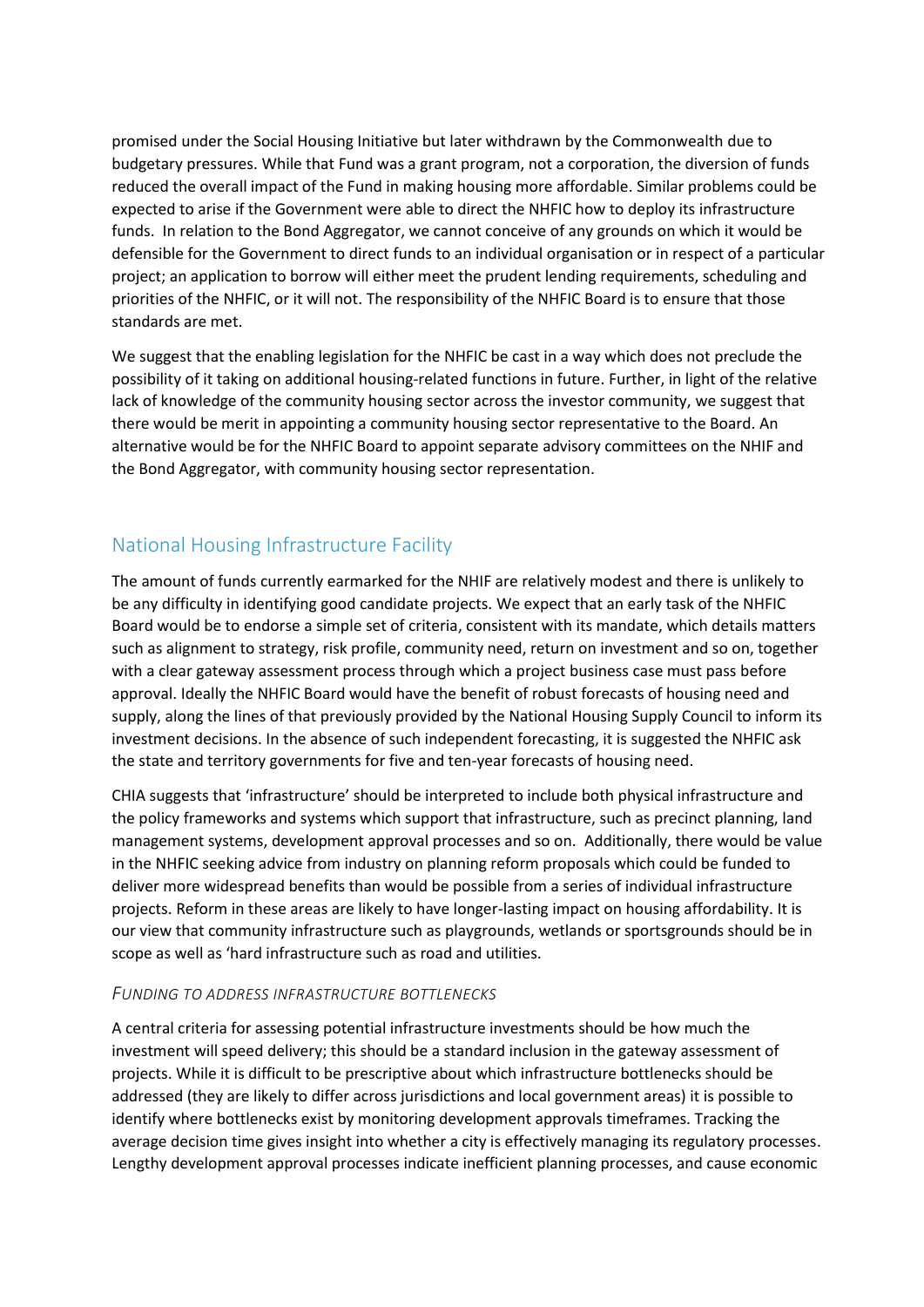loss through the delay of growth-enhancing investment. Reducing the time between lodgement of a development application and turning the key in the door of the first home will reduce holding costs for developers, but it is admittedly tricky to capture these savings to ensure they are passed on to purchasers. Projects which have the support of all stakeholders, particularly state and local governments, should be given more weighting than other projects because agreement will obviously improve the prospects of success.

Given the relatively small scale of the NHIF, we recommend against 'pass-through' funding to developers which simply reduces costs to homebuyers by \$10,000 to \$20,000 (as resulted under the Housing Affordability Fund) without leveraging any additional benefit or advancing reform. Support of projects which cross local government boundaries, such as wider precinct planning, may well be of benefit over the medium term even if they do not deliver significant early wins.

## *WHAT THE NHIF SHOULD TAKE INTO ACCOUNT IN ASSESSING PROJECTS*

The four most important things which the NHIF should take into account in assessing projects are the extent to which the proposal increases overall housing supply, the extent to which it brings forward developments (preferably as measured by months, rather than weeks), the extent to which it speeds up development processes generally, and the extent to which it increases social and affordable housing supply. In this context, we suggest that affordable housing is defined to include rental at 20% or more below comparable market rent and home ownership which is affordable for households in the third quintile of income.<sup>2</sup> Proximity to public transport and accessibility to employment are two other important metrics which we suggest be used to assess projects. Additional factors to be considered include community expectations, the built form, energy efficiency, risk factors around development, build, funding, pricing and markets, the target buyer profile for the final product and the balance between affordable home purchase and affordable rental supply.

## *THE CHALLENGE OF REMOTENESS*

Much of the discussion on housing affordability centres on the high cost of land and construction in Sydney and other capital city markets. However, remoteness imposes additional costs in terms of transport and constrained labour supply and, in the north of Australia, the building code imposes additional requirements to cyclone-proof and termite-proof. Climatic extremes impose additional wear and tear costs on both housing and infrastructure, such as the need to protect roads against wash away from cyclonic rainfall in far north Queensland, Western Australia and the Northern Territory. Additionally, the small scale and distributed populations of most regional and remote councils makes it difficult to defray infrastructure costs across a broader ratepayer base. The result is that the loading of infrastructure costs on to purchasers of new properties can be even more pronounced than it is in capital cities. We recommend that special consideration be given to infrastructure projects in regional and remote parts of Australia, notwithstanding that these will usually be of smaller scale.

## *OTHER FINANCING APPROACHES*

1

Another financing approach which could be considered is incentive/reward payments to state and territory governments to reform planning systems. For example, the adoption of mandatory inclusionary zoning where developers can opt-in to meet a target of 15% social and affordable housing

<sup>&</sup>lt;sup>2</sup> A household on income at the median of the third quintile, ie, \$80,700 pa, could buy a home priced at \$484,000 without spending more than 30% of its income on mortgage repayments.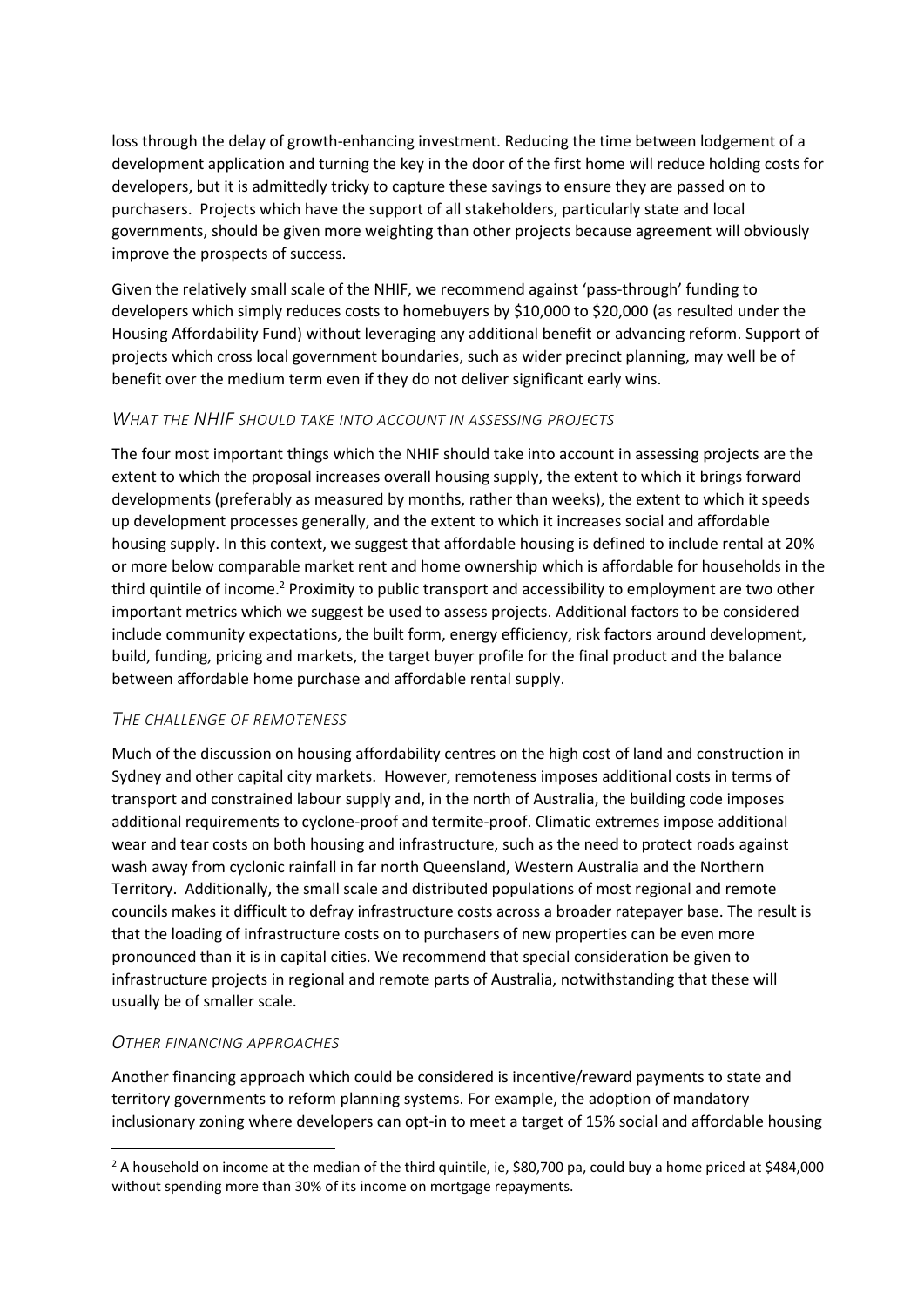in exchange for concessions on stamp duty or infrastructure charges in respect of the affordable housing component of a development. The NHIF could also be used to provide incentive payments for projects which involve value capture, however we recommend that the incentive payments be conditional on quarantining the uplift in rateable values, betterment taxes or similar to ensure it is directed to additional housing supply (preferably affordable housing supply). This will ensure that is not simply absorbed without trace into the general revenue of state or local government authorities.

## BOND AGGREGATOR

1

## *LENDING SHOULD NOT BE RESTRICTED TO TIER 1 AND 2 ORGANISATIONS (OR EQUIVALENT)*

It is our view that lending from the Bond Aggregator should be restricted to registered community housing organisations. This is because the regulatory framework for CHOs provides assurance about organisational governance and financial performance which will reduce the due diligence investigation effort by the Bond Aggregator. In parallel, requiring registration would underline the importance of the role of the national regulatory scheme for community housing (NRSCH). It is noted that for-profit organisations can register as community housing providers in all states except Victoria. Rather than proposing a special exemption to accommodate for-profit organisations which wish to operate in Victoria, it would be preferable for Victoria to join the national regulatory scheme.

Similarly, we consider that Indigenous community housing organisations should be required to register under the national regulatory scheme if they wish to borrow funds through the Bond Aggregator. This is a significant issue because Indigenous organisations (including Indigenous councils) own or control significant land holdings and could make significant equity contributions to housing developments undertaken as joint ventures with other partners. While Indigenous community housing organisations are able to register with the NRSCH at present, very few have chosen to do so and many would struggle to meet regulatory requirements. In Queensland, Indigenous community housing organisations have been given until June 2019 to register with the NRSCH. In New South Wales, Indigenous community housing organisations must register with the Aboriginal Housing Office if they wish to deliver government housing programs; the Office has recently stated its intention to facilitate the transition of ACHPs to either the NRSCH or the equivalent local scheme, the design of which will allow Local Aboriginal Land Councils to meet eligibility criteria. Separately, the Office of the Registrar of Indigenous Corporations (ORIC, Commonwealth) exists to support and regulate Indigenous corporations. While it deals with governance and financial management, ORIC does not go to matters such as tenancy and asset management except as these impact on solvency. On balance, at this early point in the Bond Aggregator's existence, we would recommend requiring Indigenous community housing organisations to register under the NRSCH if they wish to access the Bond Aggregator.<sup>3</sup>

There is no policy reason to preclude for-profit providers of affordable housing from borrowing from the Bond Aggregator, providing they are registered community housing providers and the purpose of the borrowing is to deliver affordable housing. Meeting these two conditions is a reasonable expectation in return for access to cheaper finance on better terms which has been facilitated by the taxpayer.

<sup>&</sup>lt;sup>3</sup> It would be open to the NHFIC to seek advice from the Office of the Registrar of Indigenous Corporations in respect of any infrastructure funding proposal put forward by Indigenous local government bodies.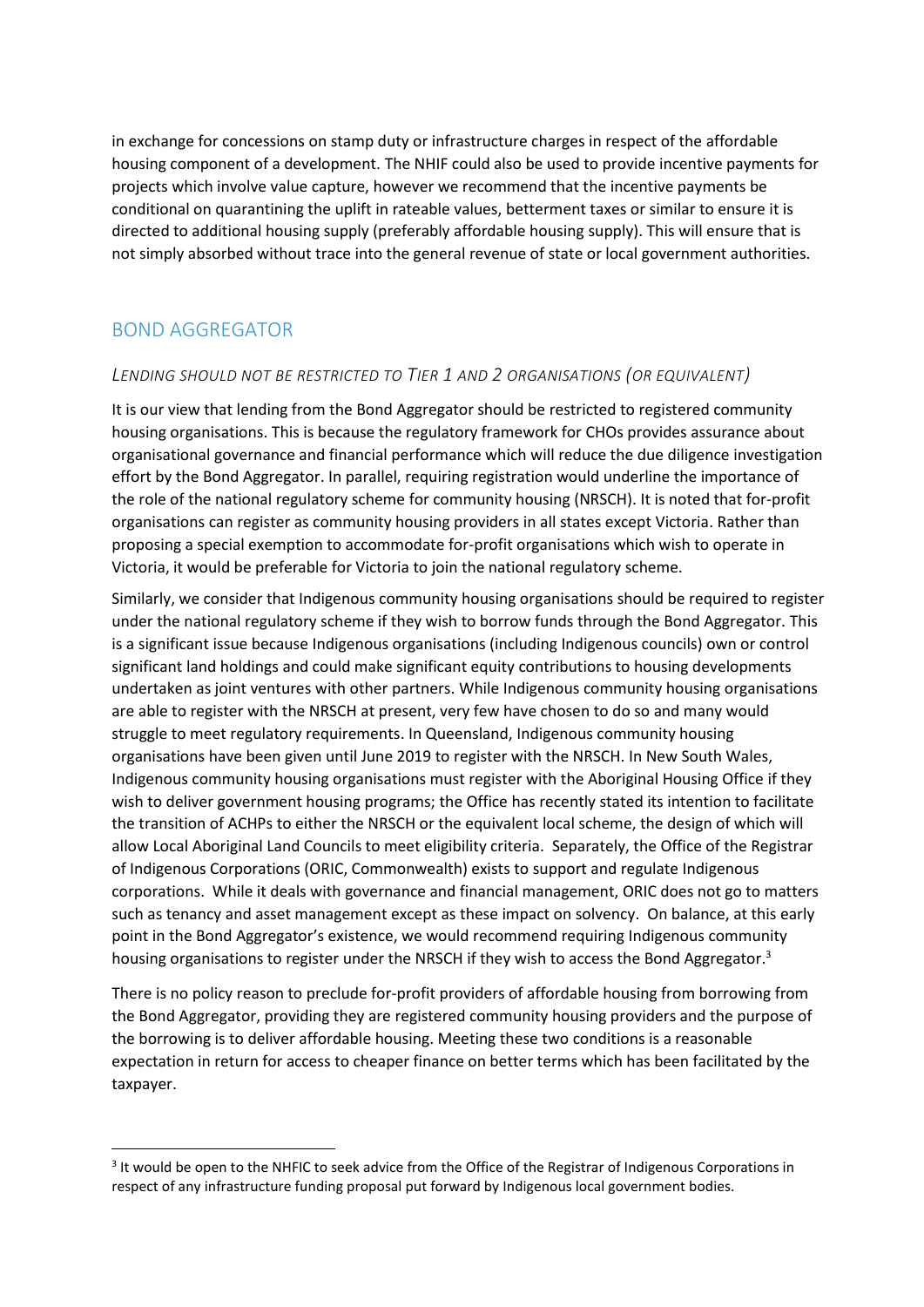Equally, there is no basis to exclude Tier 3 (or equivalent) organisations solely on the basis of the tier to which they are currently assigned. A number of Tier 3s run in remote areas and sourcing funding is critical. Others may operate a small community housing function within a much larger organisation (for example, aged care, disability services, or faith-based organisations) which has significant organisational capability in addition to land or other equity which could make a valuable contribution to affordable housing supply. Unlocking the ability to finance small developments, for example 4 – 10 units, for these or other Tier 3s is a worthwhile investment if it becomes the start of something much bigger. Of course once these organisations undertake development activities, their tier status will be re-rated.

It is acknowledged that in the first instance some of these Tier 3 organisations may seek to borrow at very modest levels, which would increase the overhead for the Bond Aggregator in assessing borrowing applications for small amounts. Accordingly we propose that a dedicated bond issuance be reserved for Tier 3 organisations in the second or third year of the Bond Aggregator's operations. This would give time for potential borrowers to thoroughly prepare (including developing business cases for their internal stakeholders to contribute land or equity) and enable the Bond Aggregator to boost its temporary workforce to assess many smaller loan applications.

#### *LOANS FOR MAINTENANCE AND TURN-KEY PURCHASES AND CONSTRUCTION FINANCE*

Loan funding should not be tied to specific purposes and not be restricted to turn-key acquisitions. The primary consideration must be that the loan is secured and can be paid back from ongoing cashflow. Using a loan for operational purposes or maintenance does not signal a CHO's incapacity to operate effectively, but rather an intention to free up income for other activities including property development or purchase. Precluding CHOs from using borrowings to undertake development and requiring them instead to apply funds to turn-key acquisitions would stymie the hoped-for increase in affordable housing supply which is the purpose of establishing a Bond Aggregator. This is because a CHO with charitable status which undertakes development will fold the value of both its tax exemptions and its developer margin back into additional supply. In this way, the CHO can deliver 25- 30% more dwellings than would be achieved if the CHO purchased completed properties from a developer. The CHO sector and developers have quite close relationships which would enable developments to be delivered at scale. Turn-key acquisitions will of course continue to play a role for CHOs, particularly smaller organisations which do not wish to develop in-house development capability or enter into joint ventures with developers.

#### *FORM OF SECURITY WHICH CHOS SHOULD BE ASKED TO PROVIDE*

**.** 

Two forms of security which the NHFIC Board could consider to support CHO borrowings are security against property title or against the CHO's ongoing cash-flow of rental income. During the first few years, as the Bond Aggregator seeks to build the market for affordable housing bonds, potential investors are likely to be more reassured if the NHFIC adopts the more familiar approach of requiring security against title to property. However, this approach would significantly limit the amount which CHOs can borrow unless state and territory governments are prepared to allow properties operated under management leases to be offered as security for CHO borrowing. At present, community housing organisations hold title to a little over a third of the \$30.8 billion portfolio of assets under their control, with the rest held under short or long-term management contracts from state and territory governments.<sup>4</sup> The alternative of using the CHO's ongoing cash-flow as security could be

<sup>4</sup> The proportion of stock owned by CHOs is particularly low in Tasmania (3%) and Queensland (12%) reflecting the evolution of the sector in those states and the conservative approach of state governments to transferring social housing stock to community housing organisations with title.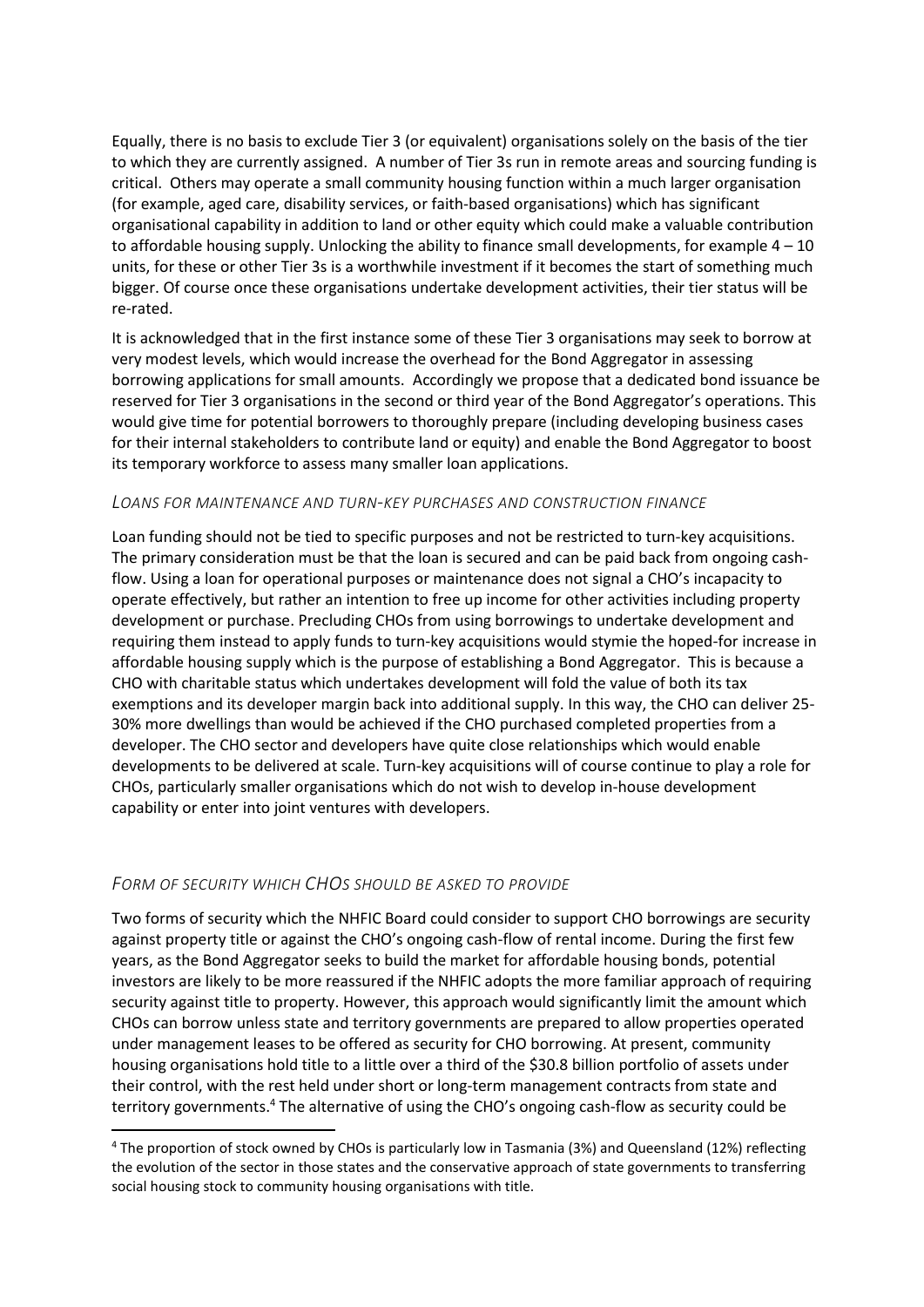facilitated by state and territory governments providing longer-term management leases – preferably 20 years or more. However, the Victorian government's recent decision to require CHOs to fill 75% all vacancies from the more disadvantaged part of the social housing register, regardless of the conditions under which the dwellings were originally funded, underscores the risks to future cash-flow from unilateral shifts in state government policy.<sup>5</sup>

## *CIRCUMSTANCES IN WHICH THE LOANS SHOULD BE UNSECURED*

There are some circumstances in which it may make sense not to require security for loans, for example, small borrowings relative to the scale of the borrower's holdings, borrowings for short periods for discrete projects, or where there is a 'cocktail' of funding which makes a venture less risky. Removing the security requirement would streamline processes and reduce compliance overheads for both the Bond Aggregator and the borrower. However, in its initial phase while the Bond Aggregator is establishing its reputation, it is suggested that security be required for all borrowings. This could be reviewed after three years once more data on loan performance and administration costs was available.

## *FORMS OF FINANCIAL COVENANTS WHICH SHOULD EXIST ALONGSIDE THE SECURITY*

The important consideration is the borrower's ability to repay both principal and interest from EBITDA within the context of an 18-month cash flow forecast. The approach of the Bond Aggregator should mirror that of banks, which undertake due diligence up-front and then do not intervene as long as repayments continue to be made and standard notification requirements are met (for instance, changes of directors). Strengthening the operation of the National Regulatory Scheme for Community Housing will also provide additional cover for the lender and minimise the need for any additional financial covenants on the organisation.

## *IF THE CHO HAS MULTIPLE LENDERS, WHERE SHOULD THE BOND AGGREGATOR SECURITY RANK*

Most governments, including the Commonwealth, use standard tripartite agreements to protect the taxpayers' interests in assets which involve multiple funders, lenders or users. Where the Bond Aggregator is lending to a community housing organisation which proposes to use a property in which there is no government interest but on which a mortgage already exists, it is presumed that the Bond Aggregator security would rank behind the existing lender.

## *THE COSTS AND BENEFITS OF CONTRACTING OUT THE BOND AGGREGATOR BACK OFFICE FUNCTIONS?*

Banks have well-established capability to undertake some of the functions associated with the NHFIC, including warehousing finance and maintenance of a liquidity facility and we would recommend testing the market before deciding to establish parallel capabilities within government.

## *HOW WOULD A GOVERNMENT GUARANTEE AFFECT THE NHFICS ABILITY TO RAISE AND PRICE BONDS? WHAT ARE THE RISKS OF A GUARANTEE AND HOW COULD THIS BE MITIGATED?*

The EY report proposes that a Government guarantee would reduce the cost of borrowing and increase the likely take-up of affordable housing bonds. We consider that a Government guarantee will be required in the initial years of the Bond Aggregator, however the need for a Government guarantee should reduce over time as the market acquires more information about the performance of the community housing sector and is thus able to properly assess the risk as extremely low. We

1

<sup>5</sup> This includes dwellings funded by the Commonwealth's Social Housing Initiative which was simply passed through Victorian government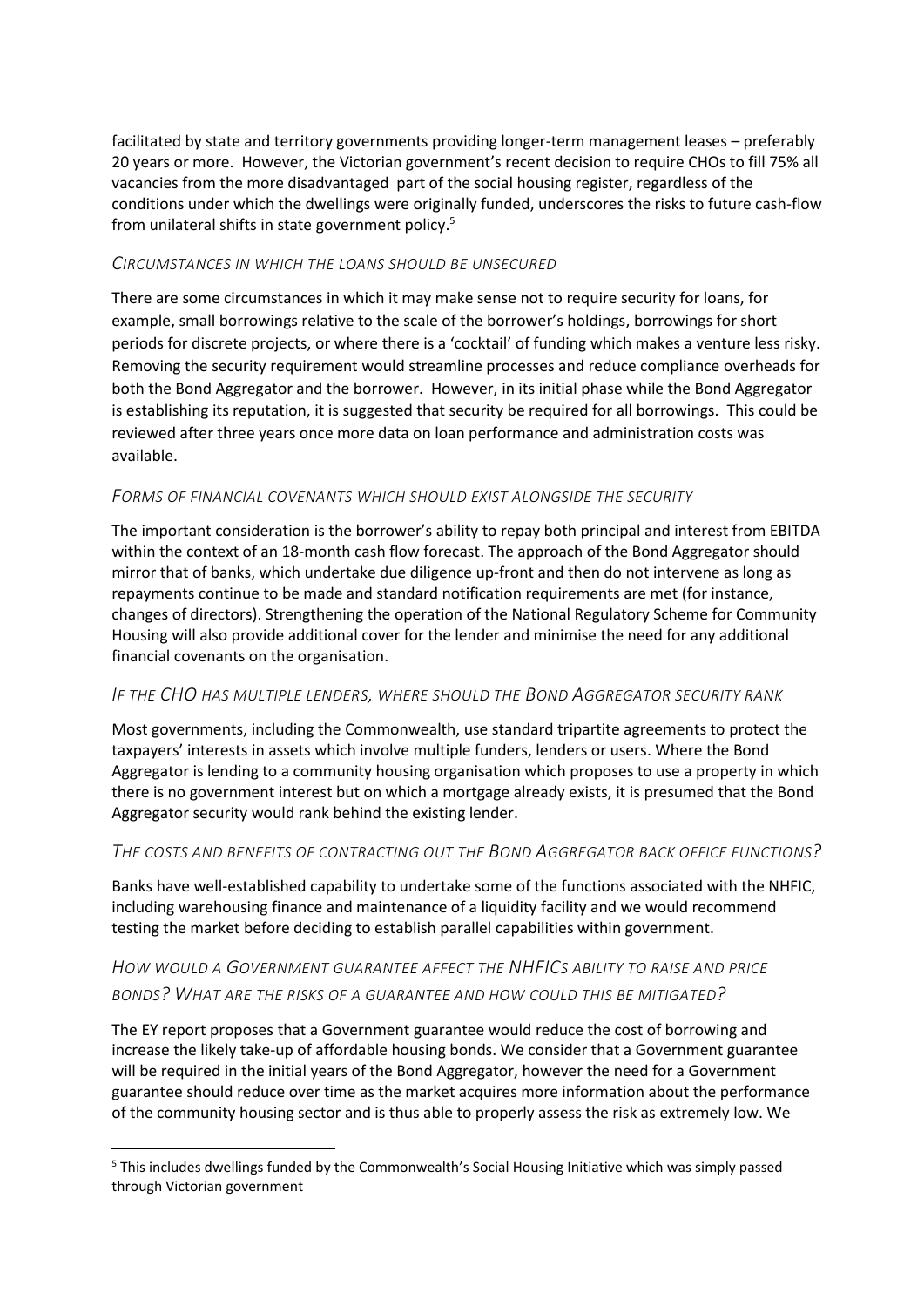note that in the Australian context it is extremely rare for a community housing organisation to fold, and in these rare instances the state government step-in arrangements ensure that the tenants, assets, and liabilities are transferred to another housing operator. Similarly, in the UK there have not been any defaults recorded by the Housing Finance Corporation over 30 years of lending.

The key to mitigating the risks to the Australian Government of providing a guarantee is to have an effective system of regulation in place. However, under the current devolved regulatory arrangements, the Australian government has no control over the standard of regulatory oversight conducted by the states and territories. Formal agreements with the states on how and when step-in powers would be exercised by state regulators in the event of default would help, but will not be sufficient, since the real objective of regulation is to prevent default in the first place. The optimal protection would be a national regulator which operates under Commonwealth law. This would assure the Bond Aggregator and its investors of the effectiveness of the regulatory oversight and minimise risk to the Australian Government in guaranteeing the borrowing.

A further issue is that the Australian sector's risk profile is framed by Government policy settings at state and Federal level. State government constraints on the use or sale of assets are not just an issue for investors in the event of wind up of a company, but prevent CHOs from maximising the use of the assets under their management. These constraints include tenant allocation and rent-setting policies, restrictions on the use to which the property can be put, or contract requirements that limit the capacity of a CHO to accumulate reserves to fund expansion. The consequence is compressed margins and increased financial vulnerability of providers. To mitigate the risks to CHO viability imposed by state contract management practices, we recommend that the new National Housing and Homelessness Agreement include a commitment to develop a contract management framework which better balances protection of taxpayer-funded assets with the objective of expanding the supply of social and affordable housing.

Beyond regulation, there is a range of mechanisms which could be employed to reduce the need for a guarantee over time. For example, establishing a debt reserve facility of 12 months interest on the bond could be achieved over time by imposing a small surcharge on borrowers to gradually accumulate a small float. Other strategies to create a small liquidity buffer include requiring payments a month before coupon payments are due, calling in loans six weeks before the nominated settlement date to ensure the principal is repaid to the investor on time, or requiring borrowers to post a onemonth advance payment amount at the time they take out the loan to cover any late payment. There are other ways to spread risk and reduce the need for a guarantee which the NHFIC Board could consider – for example, by preventing a single CHO from taking more than 30% (say) of any single issuance.

In the initial phase of the Bond Aggregator we would hope that the cost of providing a guarantee is carried by the Government, until investors have time to properly assess risk of investment in this sector. Once bond issuances are repeated at sufficient scale to become part of the bond index, we would hope that the price of borrowing will drop and community housing borrowers would then be in a position to fund the guarantee. From a broader perspective, of course, the cost to government of providing a guarantee is offset by the benefits to the community of facilitating additional affordable housing supply.

## OTHER ISSUES – MEETING THE FUNDING GAP

The NHFIC consultation paper acknowledges the NHIF and the Bond Aggregator will not be sufficient to resolve housing affordability. We agree that they can only be part of the solution to a complex issue. At the heart of the matter is the unavoidable fact that subsidized housing for people on low to